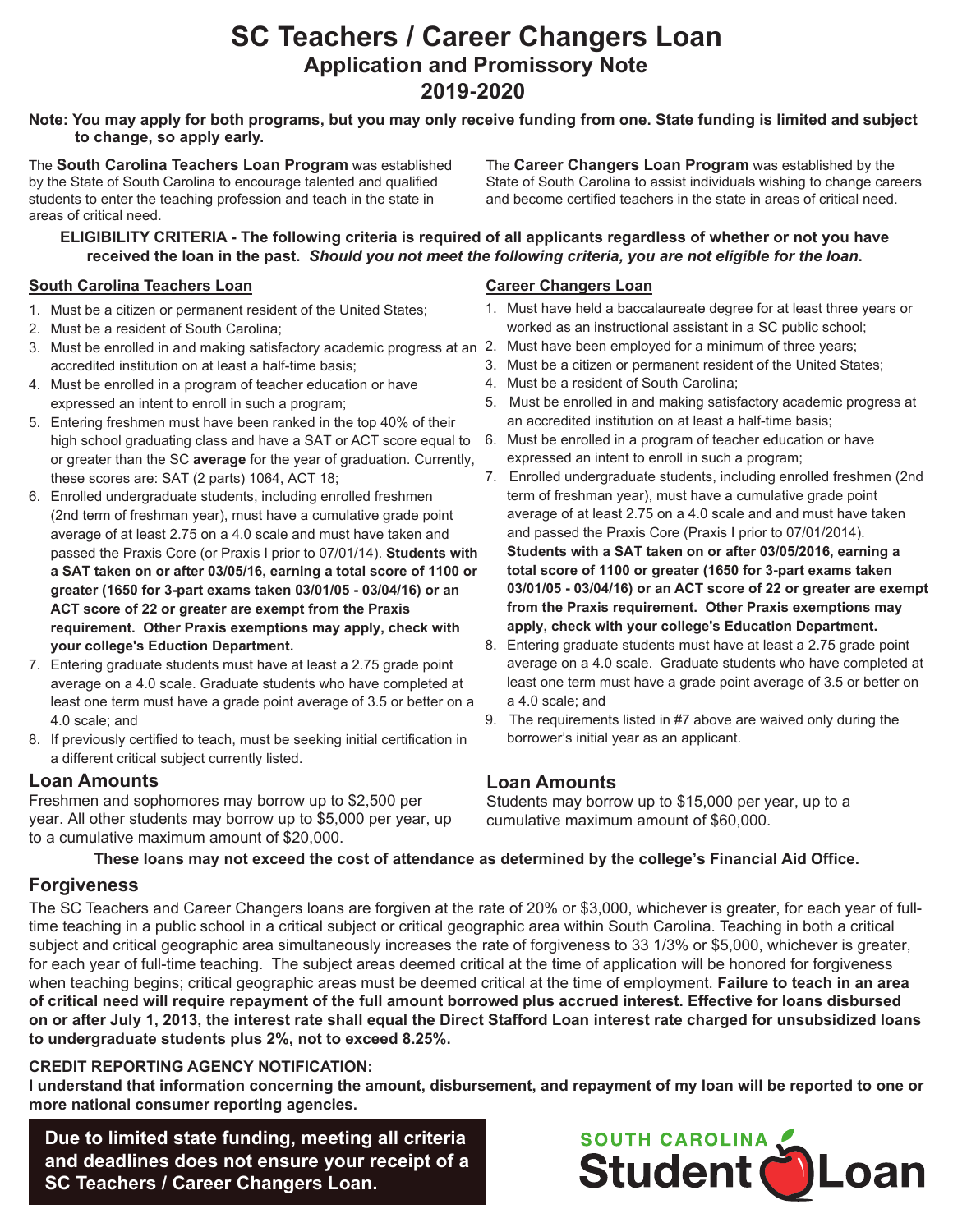# **Borrower Instructions for Completing the Application and Promissory Note**

In order to apply for a South Carolina Teachers Loan and/or the Career Changers Loan programs, the borrower must complete **Section 1** of this application and sign the Promissory Note. **Section 2** must be completed by an authorized official in your college's Education Department who will then submit both pages of the application to the Financial Aid Office. Please submit your application to your college as soon as possible. Signing the Promissory Note does not ensure that you will be awarded a loan nor does it obligate you in any way. Your repayment obligation begins when you accept a loan award by endorsing the award check or when funds are applied to your school account. You will be notified of your application status as soon as funding is made available.

## **Section 1: To be completed by borrower**

#### **IMPORTANT**

- This form should be typed or printed carefully with a pen.
- Leave no blanks; incomplete applications cannot be processed.
- Follow the instructions carefully. Instruction numbers correspond to item numbers on the application.
- Upon completion, send the entire application (pages 1 & 2) to the Education Department of the college you will attend. Applications mailed directly to SC Student Loan will be returned. Your school's Financial Aid Office will mail your completed application to SC Student Loan.

**Item 3** - Your permanent address must be entered. *A temporary school address is NOT acceptable.*

**Item 7 & 8** - These are optional questions asked for demographic purposes.

**Item 9** - Check the appropriate box if you are a U.S. citizen. If not, you must have filed a declaration of intent to become a U.S. citizen.

**Item 12** - Include the county code from the list below.

| Abbeville       | 1  | Greenwood        | 24 |
|-----------------|----|------------------|----|
| Aiken           | 2  | Hampton          | 25 |
| Allendale       | 3  | Horry            | 26 |
| Anderson        | 4  | Jasper           | 27 |
| Bamberg         | 5  | Kershaw          | 28 |
| <b>Barnwell</b> | 6  | Lancaster        | 29 |
| <b>Beaufort</b> | 7  | Laurens          | 30 |
| Berkeley        | 8  | Lee              | 31 |
| Calhoun         | 9  | Lexington        | 32 |
| Charleston      | 10 | <b>McCormick</b> | 33 |
| Cherokee        | 11 | Marion           | 34 |
| Chester         | 12 | Marlboro         | 35 |
| Chesterfield    | 13 | Newberry         | 36 |
| Clarendon       | 14 | Oconee           | 37 |
| Colleton        | 15 | Orangeburg       | 38 |
| Darlington      | 16 | Pickens          | 39 |
| <b>Dillon</b>   | 17 | Richland         | 40 |
| Dorchester      | 18 | Saluda           | 41 |
| Edgefield       | 19 | Spartanburg      | 42 |
| Fairfield       | 20 | Sumter           | 43 |
| Florence        | 21 | Union            | 44 |
| Georgetown      | 22 | Williamsburg     | 45 |
| Greenville      | 23 | York             | 46 |
|                 |    | Out of State     | 50 |

**Item 13** - Check the box indicating your intended enrollment status. If you will be attending **less than half-time** you are not eligible for a loan.

**Item 14** - You should give the entire loan period for which you are requesting assistance. Month and year is satisfactory (Example: 08/2018 to 05/2019). **Assistance is not available for summer terms.**

**Item 17 A** - If you anticipate teaching in a critical geographic area as defined annually, check this box. (You can view this information on our website at www.scstudentloan.org by clicking on 'Current Borrowers' then 'Teacher Forgiveness.')

**Item 17 B**. If you anticipate teaching in a critical subject area, use the following codes:

#### **Code # / Critical Subject Areas**

27 / Physical Education 28 / Speech Language Therapist

50 / Gifted and Talented 51 / Social Studies

54 / Driver Education

52 / Industrial Technology Education

36 / Health 37 / Dance 43 / Literacy 48 / Agriculture 49 / Music

- 01 / Secondary Mathematics
- 02 / Secondary Science (Biology,
- Chemistry, Physics and Science) 03 / Media Specialist
- 04 / Special Education (All Areas)
- 07 / Art
- 11 / Spanish
- 12 / French
- 13 / Latin
- 14 / Family & Consumer Science (Home Economics)
- 17 / Business/Marketing/Computer **Technology**
- 18 / German
- 19 / Secondary English
- 23 / Theatre
- 26 / Middle Level Social Studies, Math, Language Arts, Science

**Item 19** - Answer only if you are applying for the Career Changers Loan program.

**Item 20** - Supply complete information for two references. These should be persons who will know your whereabouts after you leave college. One reference must be a parent or guardian. If your parents are deceased, you must provide your closest living adult relative.

#### **Borrower Instructions for Signing the Application and Promissory Note**

Write in the dollar amount you wish to borrow in the "Promise to Pay" section.

Example: "...the sum of \$ **2500** .00"

If an error is made in completing this item, mark a single line through the mistake and correct it above, initialing all changes. ALL CHANGES MUST BE INITIALED BY THE BORROWER.

Example: "...the sum of \$ **2500** .00" **2,000 H.A.**

After reading the "Promise to Pay" section, sign your **full legal name**, including first name, middle initial, and last name. **Use a ballpoint pen.** DO NOT PRINT.

Fill in the date you are signing the Application and Promissory Note. By signing you accomplish two things: 1) you acknowledge that you have read, understand, and agree to the provisions in the Student Certification on the reverse side; and 2) you agree to repay the loan in full in accordance with all the terms and conditions indicated in the Promissory Note.

#### **After You Have Completed the Application and Promissory Note**

- Check to be sure Section 1 is legible and complete.
- Make a copy of the Application/Promissory Note and keep for your records.
- Forward both pages of the Application/Promissory Note to your school's Education Department. Do not mail the application to SC Student Loan without having Sections 2 and 3 completed by the school.
- **FAXED, SCANNED, OR PHOTOCOPIED IMAGES WILL NOT BE ACCEPTED.**
- If you have any questions about the processing of your application, contact SC Student Loan at PO Box 102405, Columbia, SC 29224, (803) 798-0916 or (800) 347-2752.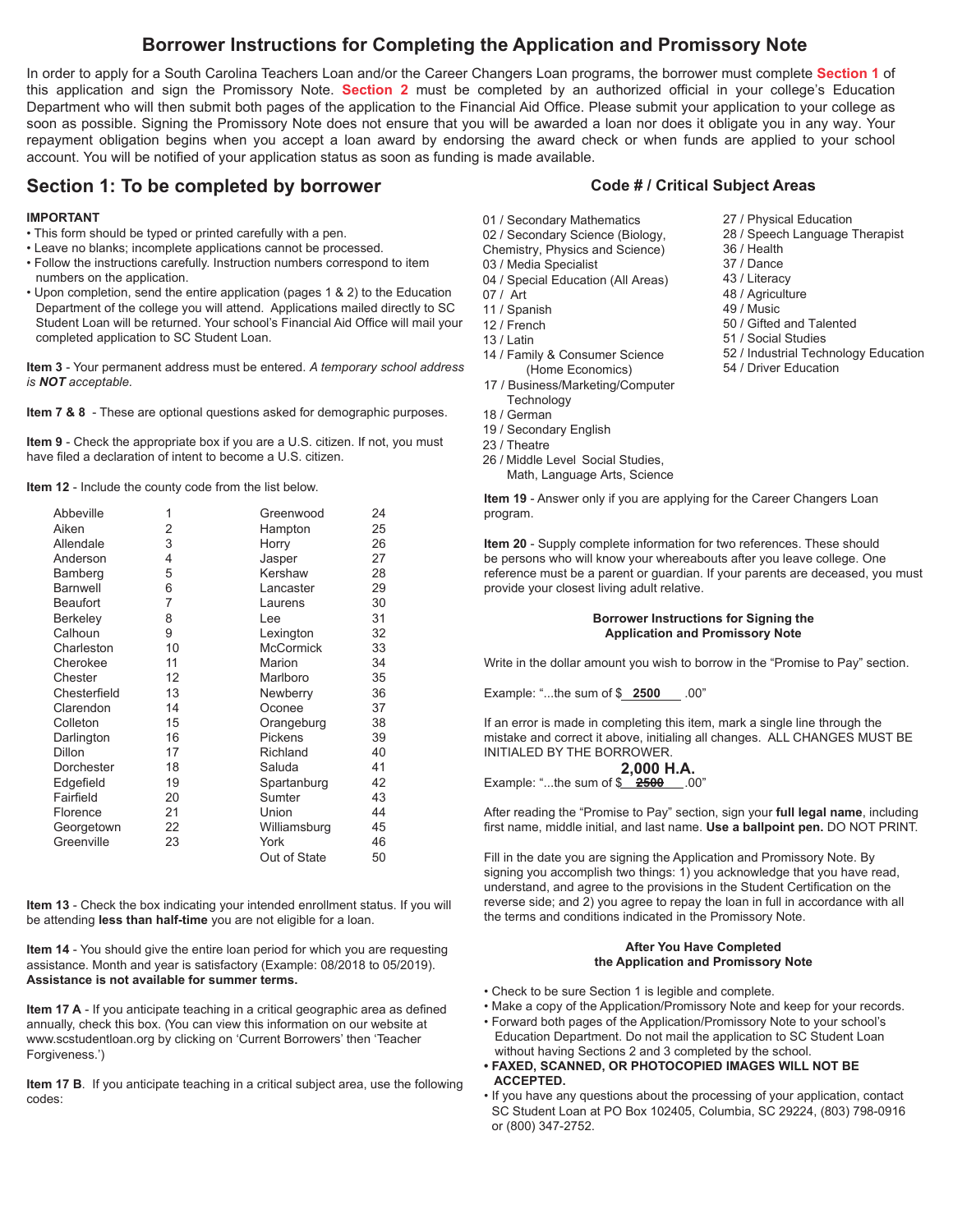# **<u>SC Teachers / Career Changers Loan 2019-2020 \_\_\_\_\_\_\_\_ Application and Promissory Note</u>**

South Carolina Student Loan

| Section 1. To be completed by borrower                                                                                                                                                                                                                     |                                                                                                       | Borrower is responsible for forwarding the completed application to the<br>college's Education Department. Please make a copy for your records. |                                                                                                                                                                                                                                |                                                                                                                           |                                                                                                                                                                                                                                                                                                                     |  |  |  |
|------------------------------------------------------------------------------------------------------------------------------------------------------------------------------------------------------------------------------------------------------------|-------------------------------------------------------------------------------------------------------|-------------------------------------------------------------------------------------------------------------------------------------------------|--------------------------------------------------------------------------------------------------------------------------------------------------------------------------------------------------------------------------------|---------------------------------------------------------------------------------------------------------------------------|---------------------------------------------------------------------------------------------------------------------------------------------------------------------------------------------------------------------------------------------------------------------------------------------------------------------|--|--|--|
| I am applying for: $\Box$ SC Teachers Loan $\Box$                                                                                                                                                                                                          |                                                                                                       |                                                                                                                                                 |                                                                                                                                                                                                                                |                                                                                                                           | Career Changers Loan (You may apply for both, but receive funding from only one.)                                                                                                                                                                                                                                   |  |  |  |
| 1. Social Security Number                                                                                                                                                                                                                                  | 2. Legal Name                                                                                         |                                                                                                                                                 |                                                                                                                                                                                                                                |                                                                                                                           |                                                                                                                                                                                                                                                                                                                     |  |  |  |
|                                                                                                                                                                                                                                                            | (Last)                                                                                                |                                                                                                                                                 |                                                                                                                                                                                                                                | (First)                                                                                                                   | (MI)                                                                                                                                                                                                                                                                                                                |  |  |  |
| 3. Permanent Mailing Address                                                                                                                                                                                                                               |                                                                                                       |                                                                                                                                                 |                                                                                                                                                                                                                                |                                                                                                                           | 4. Date of Birth (mm/dd/yyyy)                                                                                                                                                                                                                                                                                       |  |  |  |
|                                                                                                                                                                                                                                                            |                                                                                                       |                                                                                                                                                 |                                                                                                                                                                                                                                |                                                                                                                           |                                                                                                                                                                                                                                                                                                                     |  |  |  |
|                                                                                                                                                                                                                                                            |                                                                                                       |                                                                                                                                                 |                                                                                                                                                                                                                                |                                                                                                                           |                                                                                                                                                                                                                                                                                                                     |  |  |  |
| 5. Driver's License                                                                                                                                                                                                                                        |                                                                                                       | 6. Email Address                                                                                                                                |                                                                                                                                                                                                                                |                                                                                                                           | 7. Gender (optional)                                                                                                                                                                                                                                                                                                |  |  |  |
| State _________ Number _                                                                                                                                                                                                                                   |                                                                                                       |                                                                                                                                                 |                                                                                                                                                                                                                                |                                                                                                                           | Male<br>Female                                                                                                                                                                                                                                                                                                      |  |  |  |
| 8. Racial or Ethnic Group (optional)                                                                                                                                                                                                                       |                                                                                                       | 9. Citizenship                                                                                                                                  |                                                                                                                                                                                                                                | 10. Have you ever defaulted                                                                                               | 11. Legal resident                                                                                                                                                                                                                                                                                                  |  |  |  |
| A <b>A</b> frican-American                                                                                                                                                                                                                                 | D   Hispanic-American                                                                                 |                                                                                                                                                 |                                                                                                                                                                                                                                | on a student loan?                                                                                                        | of what state?                                                                                                                                                                                                                                                                                                      |  |  |  |
| $B \Box$ American Indian                                                                                                                                                                                                                                   | E   American Caucasian                                                                                | U.S. Citizen                                                                                                                                    |                                                                                                                                                                                                                                | (If yes, send copy of paid<br>in full letter.)                                                                            |                                                                                                                                                                                                                                                                                                                     |  |  |  |
| $C \Box$ Asian-American                                                                                                                                                                                                                                    |                                                                                                       |                                                                                                                                                 | Non-U.S. Citizen                                                                                                                                                                                                               | $\Box$ Yes $\Box$ No                                                                                                      | Since $\mathcal$<br>(mm/dd/yyyy)                                                                                                                                                                                                                                                                                    |  |  |  |
| F Other (specify)                                                                                                                                                                                                                                          |                                                                                                       |                                                                                                                                                 |                                                                                                                                                                                                                                |                                                                                                                           |                                                                                                                                                                                                                                                                                                                     |  |  |  |
| 12. County Code                                                                                                                                                                                                                                            | 13. Intended Enrollment                                                                               |                                                                                                                                                 |                                                                                                                                                                                                                                | 14. Loan Request Period                                                                                                   | 15. Anticipated                                                                                                                                                                                                                                                                                                     |  |  |  |
| (See instructions, Item 12)                                                                                                                                                                                                                                | <b>Status</b>                                                                                         |                                                                                                                                                 |                                                                                                                                                                                                                                | From (mm/yyyy) /                                                                                                          | Date of Graduation                                                                                                                                                                                                                                                                                                  |  |  |  |
|                                                                                                                                                                                                                                                            | Full-time<br>At Least Half-time                                                                       |                                                                                                                                                 |                                                                                                                                                                                                                                | $\sqrt{10}$ (mm/yyyy) and the set of $\sqrt{10}$                                                                          | (mm/dd/yyyy)                                                                                                                                                                                                                                                                                                        |  |  |  |
|                                                                                                                                                                                                                                                            |                                                                                                       |                                                                                                                                                 |                                                                                                                                                                                                                                |                                                                                                                           |                                                                                                                                                                                                                                                                                                                     |  |  |  |
| 16. Did you participate in the                                                                                                                                                                                                                             |                                                                                                       | 17. Check all that apply. I plan to teach in:                                                                                                   |                                                                                                                                                                                                                                |                                                                                                                           | 18. Have you ever been certified to teach?                                                                                                                                                                                                                                                                          |  |  |  |
|                                                                                                                                                                                                                                                            | (If yes, please specify area.)<br>SC Teacher Cadet Program?<br>$A \square$ A critical geographic area |                                                                                                                                                 |                                                                                                                                                                                                                                |                                                                                                                           |                                                                                                                                                                                                                                                                                                                     |  |  |  |
| $\Box$ Yes<br><b>No</b>                                                                                                                                                                                                                                    |                                                                                                       | (See instructions, Item 17B)                                                                                                                    |                                                                                                                                                                                                                                |                                                                                                                           | $\Box$ No                                                                                                                                                                                                                                                                                                           |  |  |  |
| 19. For Career Changers Loan applicants only: (Please complete a-c below.)                                                                                                                                                                                 |                                                                                                       |                                                                                                                                                 |                                                                                                                                                                                                                                |                                                                                                                           |                                                                                                                                                                                                                                                                                                                     |  |  |  |
| (a) Has it been at least 3 years since you completed your baccalaureate degree?                                                                                                                                                                            |                                                                                                       |                                                                                                                                                 |                                                                                                                                                                                                                                |                                                                                                                           | Yes No Date Completed ______                                                                                                                                                                                                                                                                                        |  |  |  |
| (b) Have you been employed as an instructional assistant in a SC public school?                                                                                                                                                                            |                                                                                                       |                                                                                                                                                 |                                                                                                                                                                                                                                | $\Box$ Yes $\Box$ No                                                                                                      | (mm/dd/yyyy)                                                                                                                                                                                                                                                                                                        |  |  |  |
|                                                                                                                                                                                                                                                            |                                                                                                       |                                                                                                                                                 |                                                                                                                                                                                                                                |                                                                                                                           |                                                                                                                                                                                                                                                                                                                     |  |  |  |
| (c) Have you been employed for at least 3 years? $\Box$ Yes $\Box$ No                                                                                                                                                                                      |                                                                                                       |                                                                                                                                                 |                                                                                                                                                                                                                                |                                                                                                                           |                                                                                                                                                                                                                                                                                                                     |  |  |  |
| 20. References: Persons who will know your whereabouts after you leave college.                                                                                                                                                                            |                                                                                                       |                                                                                                                                                 |                                                                                                                                                                                                                                |                                                                                                                           |                                                                                                                                                                                                                                                                                                                     |  |  |  |
| a. Parent or guardian                                                                                                                                                                                                                                      | Check here if parents are deceased                                                                    |                                                                                                                                                 |                                                                                                                                                                                                                                | b. Your second reference must be at an address different from<br>and provide closest living relative your first reference |                                                                                                                                                                                                                                                                                                                     |  |  |  |
|                                                                                                                                                                                                                                                            |                                                                                                       |                                                                                                                                                 |                                                                                                                                                                                                                                |                                                                                                                           |                                                                                                                                                                                                                                                                                                                     |  |  |  |
|                                                                                                                                                                                                                                                            |                                                                                                       |                                                                                                                                                 | Name and the contract of the contract of the contract of the contract of the contract of the contract of the contract of the contract of the contract of the contract of the contract of the contract of the contract of the c |                                                                                                                           |                                                                                                                                                                                                                                                                                                                     |  |  |  |
|                                                                                                                                                                                                                                                            |                                                                                                       |                                                                                                                                                 |                                                                                                                                                                                                                                |                                                                                                                           |                                                                                                                                                                                                                                                                                                                     |  |  |  |
|                                                                                                                                                                                                                                                            |                                                                                                       |                                                                                                                                                 | Home Phone ( )                                                                                                                                                                                                                 |                                                                                                                           |                                                                                                                                                                                                                                                                                                                     |  |  |  |
| Home Phone ( )                                                                                                                                                                                                                                             |                                                                                                       |                                                                                                                                                 |                                                                                                                                                                                                                                |                                                                                                                           |                                                                                                                                                                                                                                                                                                                     |  |  |  |
|                                                                                                                                                                                                                                                            |                                                                                                       |                                                                                                                                                 |                                                                                                                                                                                                                                |                                                                                                                           |                                                                                                                                                                                                                                                                                                                     |  |  |  |
| Bus. Phone $\begin{pmatrix} 1 & 1 \\ 1 & 1 \end{pmatrix}$                                                                                                                                                                                                  |                                                                                                       |                                                                                                                                                 |                                                                                                                                                                                                                                | Bus. Phone $($ $)$                                                                                                        |                                                                                                                                                                                                                                                                                                                     |  |  |  |
|                                                                                                                                                                                                                                                            |                                                                                                       |                                                                                                                                                 |                                                                                                                                                                                                                                |                                                                                                                           | My signature certifies that I agree to the terms of the Promissory Note as summarized on the back of this form, and I am willing to enter into such an agreement                                                                                                                                                    |  |  |  |
|                                                                                                                                                                                                                                                            |                                                                                                       |                                                                                                                                                 |                                                                                                                                                                                                                                |                                                                                                                           | if I am chosen as a SC Teachers Loan or Career Changers Loan recipient. In addition, if my school participates in electronic funds transfer (EFT), I authorize                                                                                                                                                      |  |  |  |
|                                                                                                                                                                                                                                                            |                                                                                                       |                                                                                                                                                 |                                                                                                                                                                                                                                |                                                                                                                           | the school to transfer the loan proceeds received by EFT to my student account. I hereby certify that I have read and agree to the Borrower Certification and<br>Authorization included with this form and that upon graduation, I plan to teach in a South Carolina public school at the preschool, elementary, or |  |  |  |
| secondary level.                                                                                                                                                                                                                                           |                                                                                                       |                                                                                                                                                 |                                                                                                                                                                                                                                |                                                                                                                           |                                                                                                                                                                                                                                                                                                                     |  |  |  |
| PROMISSORY NOTE: Promise to Pay: I, the undersigned student borrower identified in Section 1, Item 2, promise to pay to you or your order when this<br>note becomes due as set forth in the Agreement on the reverse side of this application, the sum of: |                                                                                                       |                                                                                                                                                 |                                                                                                                                                                                                                                |                                                                                                                           |                                                                                                                                                                                                                                                                                                                     |  |  |  |
|                                                                                                                                                                                                                                                            |                                                                                                       |                                                                                                                                                 |                                                                                                                                                                                                                                | $\sim$                                                                                                                    | .00.                                                                                                                                                                                                                                                                                                                |  |  |  |
| advised. I am entitled to an exact copy of this Promissory Note, the Notice of Loan Guarantee and Disclosure Statement and any agreement I sign. By<br>signing this Promissory Note, I acknowledge that I have received an exact copy hereof.              |                                                                                                       |                                                                                                                                                 |                                                                                                                                                                                                                                |                                                                                                                           | I understand that this is a Promissory Note. I will not sign this Promissory Note before reading it, including the writing on the reverse side, even if otherwise                                                                                                                                                   |  |  |  |
|                                                                                                                                                                                                                                                            |                                                                                                       |                                                                                                                                                 |                                                                                                                                                                                                                                |                                                                                                                           |                                                                                                                                                                                                                                                                                                                     |  |  |  |
| Signature of Student (full legal name)                                                                                                                                                                                                                     |                                                                                                       |                                                                                                                                                 |                                                                                                                                                                                                                                |                                                                                                                           | <b>Date</b>                                                                                                                                                                                                                                                                                                         |  |  |  |
|                                                                                                                                                                                                                                                            |                                                                                                       |                                                                                                                                                 |                                                                                                                                                                                                                                |                                                                                                                           | AFTER SIGNING, DELIVER PAGES 1 & 2 (not a photo copy, scan, or fax) TO THE EDUCATION DEPARTMENT OF THE COLLEGE WHERE YOU WILL ATTEND.                                                                                                                                                                               |  |  |  |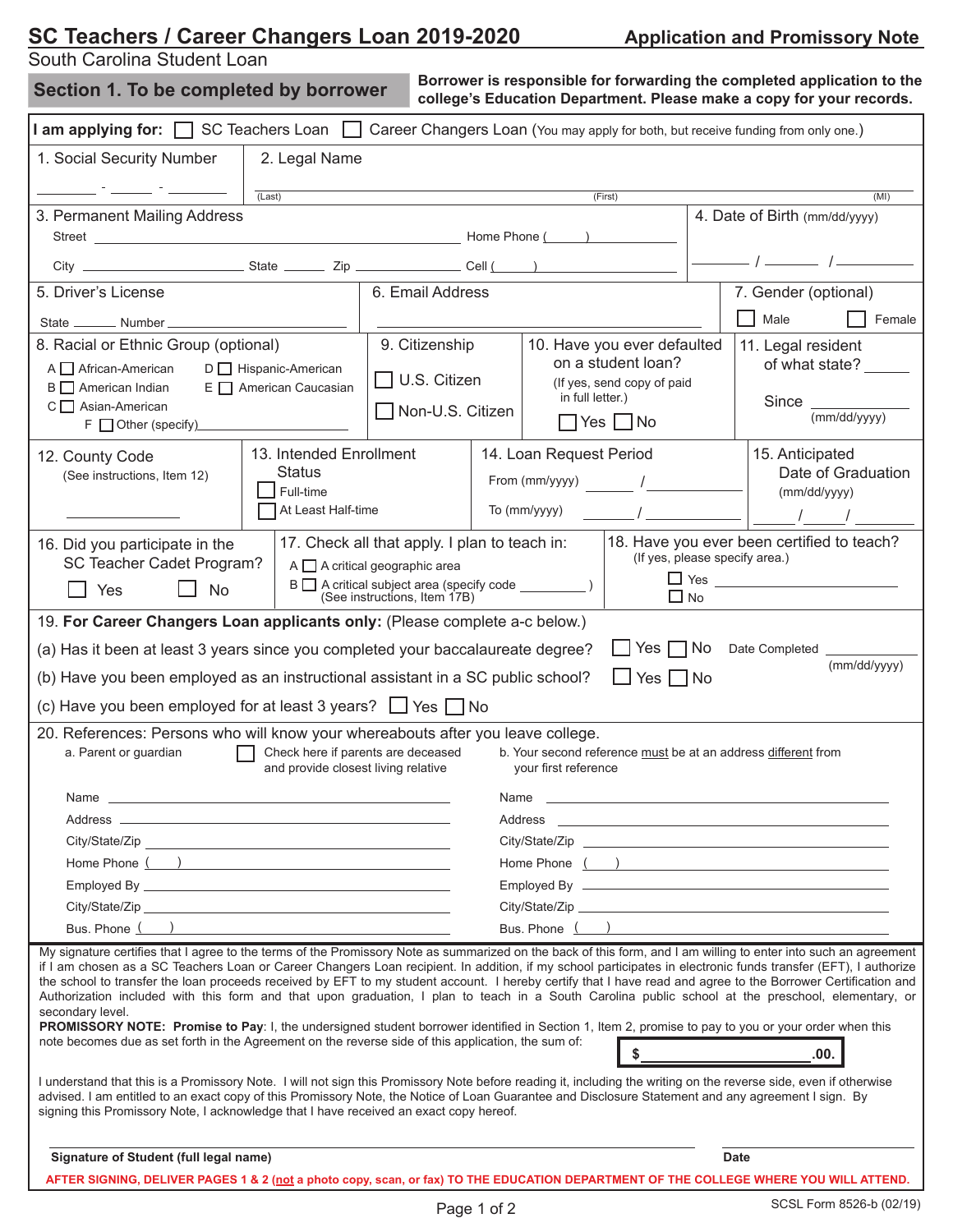#### **51 fYYa Ybh**

ŒÁ∙^åÁ@¦^ÉÄLÖBÄK ^ÄÉza}åÄK ^ÄÁ^~\Á{Áq@Áa[¦¦[ ^¦ÈÁV@Á[¦åÄÄÙÔÙŠÔÄÁ^~\•Á{Áq@ÁJ[ ˇo@ÁÒæ{|āæÁUčå^}ofŠ[æ}ÁÖ]¦][¦ææã}Áæ}åÁæ}^Á ˇ&&^•[¦•Á¦Áæ•æ}∙È

%"Dfc[fUaJ9`][]V|`]hmtWQbet¦^^Ao@eaAyíAjænajænéA|ânānacéA}}å^¦Ao@eAj¦\*lasfÈXQAjve^o&n^4`¦•`ā\*AeaAsjYe-An{anacéA}anajyAaeAana-AanacéAlOA On] add ( n } oh 40a 8aea } Blobet In Acceed Con Ceel HA

ODEDÁTæna,cænajÁ}¦[|{^}oÁ}ÁænaÁYæno-óAexí@ea}+Ëa]^ÁsæraĭÁ§ÁænÁ[∙or^&[}àæa^á}éozãŭ}Á{mélmé\lovánamé}{mélméquentamé}&rådo^}&^ÅziÁjÁ æ•[&ææq[}Áæ}åÁæ]]¦[ç^åÁâ^ÁÙÔÙŠÔÁ}å^¦Áv@A^\*\*|ææq[}•Á[ç^¦}ā}\*Áv@ah{¦[\*¦æ{LÁæ}åÁ

QODW'l•`^bd&N'i•^A-Ac'å^A^adat\*AfA&^¦cãæceat}Andre&B@¦AndrAQJWRAY^}cafBhlA^8{}åas^A^c^|Band&^A^c^{{a^åAs^A@ce^AgA\_@&@Ace l[•o•^&l}åæb^Á§∙oãčoã}ÁsnÁl&æe^åLÁse}åÁ

CODATana)anaka Kanaka (Yanang∧Atlana∖A [a]cA anan{Ase A^``ā^åAa^Ao2^A§•onačoq{}©A ananéanaka anaka {^Ao4A^``ā^{^}or Laa-ja/ CÖDÁU)&VÁ&V¦cãaPåBókræ&@Á}Áæók`||EqīvÁaærãÁ§ÁÙ[ˇo@ĂÔæaE||āæ4§Árā@vlÁæsAázaA4AzA4{\$Avá&araA4{\@W{{A{√A}{{|[´{^}dÉn¦ÁasAsaA4}\ • `àb^&d<del>&d</del>^æn<del>&o</del>n§åa3eæ^åAenek@^Aa{^n{~Aa}]|a3eaa{}Ek\lA `à•^``^}d^EA{¦AaqA^!a{n{~Aa{^A^æ}•^每Aen{\`a|a2kA|^{^}cne^^{\!Al^&{}åae}^&Q?[|LAa}å/ (CODÁU¦[çãA^ÁUÔÙŠÔÕÃ]¦ÁãoAæt^}oðãæeÁãÁ∧Ÿ ã^∙ðÁvçãA}&YÁ{-4&{{]|ãæ}&^Á ão@Áozèn{c^Á∧\* ˇã^{^}orÈ

**&"@cUb5acibhgm**iXQ\$å^¦•œa}åÁn@enArcee^A^}åa}\*Án4Q{@{@raédéaa}àÁn@*h*an{{}^{{\an}An{^`àb%choq{&@a}\*^Áanaba}^{a}^EnZy}{|¦^ÉnQQ}{{}^eca}åÁn@enA ]adca8a]aook§u koozAil\*iaotAia-kaikalil[A]ka[cook]aoakjaasaalika Aspolaakaikala waxaalika waxaalaa kwamaalika w

**/R@Ub:cf[]jYbYgg#7UbWY`Ur]cbĚQ**Š}å^¦•œ}å*k@ebQ*k@eb|Aa^A|ãã|^Aj*A@eç^A*GEÃÁ¦ÁH<del>ÊCC</del>ĒÁ @B@ç^¦ÁaÁ¦^æ?¦ËÁ√@@Á|æ}Á¦°•Á§c^¦^•oÁ}Á@Á}]æãÁ ]¦@}@#\@adag`&\|\&a}&\|\åA{¦Axa&@A`||Á^adâ{;hFEA{|;AAFÉEEEÂ{@B&@^ç^¦^{@`A{\^aaz^!EA{|Axa&@\$&[{]|^c^^{e^{{{~Ac^a&@\$`A^c}^{\&}&^~a}^å^&^^&@^AJcaac^A OlæåÁÁÒà &a1)∯Áa)Áa)ÁaA a4Naazaa∯∧^åÉÍJÁdÁ æaz (ÁÁF∈€ÃÁÁo @Aaz [ˇ)ọÁÁozhA @A A | ^Áozhosón@(^[)EÁQÁ)å^¦^œa}åÁozaonQáozaqhé∧Á |zräl^ÁdÁ @ac^ÁHAFEDHÃÁ¦ÁÁÍÊ<del>CC</del>ÉÁ @ac⊘c^¦Áa Á¦^ae^¦ÉÁ⊹Á@áÁ∣asÀ∫`•Á§c^¦^•óÁ}Á@á}}jasãÁ¦ā&a]a4Áàadaa}&^&as20^áÁ¦¦Áaad㦦ÁÂâé∰Á¦ÁAdHÃÁ¦ÁÁÔÉ€EÁ , @2k@c∧¦/beAt¦∧æc^¦EN{¦Aræ&@A&{{]|^c^Ac^¦{Ar~Ac^æ&@}\*A¢|^¦a^}&^Aera^Ag^a/an^A@^AU@acAQ{ana{AQa`&æaq{}A}@}AQa{`|œa}^[`●|^Ac^æ&@A§Aa[o@AeaA&aña&ae4 •`àb&obea^aaba}åAaa&laã&aaA¤^[\*¦aa}@a&baa^aaA]A{Aaa4{aaa{`{A[-AF∈∈A A[-Ao@Aaa{[`}o4{-A@A]A[}A}A@{^{^}}}@\^{^{A]Aa}A^A [Asaa}&^||aaa{}}A{¦A}aadaaa} c^l{●BQX}å^l●cao}åAo@eo%ExQ&b[A[o%Bjãnaa4]^Ame^ox\@A^``ã^{^}orA{l&so}&^∥aoa\$}}&oeA^o4{lo@AS}Altem F(D)æà[ç^Bà`oA^`àn^`\*^}q^&a[A[BQ2\ã]A][o&n^A}cãn^âA{Aea ¦^~`}åA{¦&a'/^åãnA¦[çãi^âA{¦Aaa}^kaa{[ˇ}on}aaãlA@},^ç^¦Baaa}A`A}]aaãAãaadaa}&YAaaab@Aaã{AQ&AaaqAaabaaq&AoporaniAQ\$Q#Q#Q\$Q\$Q}{aaaq}}AQ\$Q\$Q\$Q}{aaaq}}AQ\$Q\$Q\$Q\$Q\$Q\$Q\${}{ • `àb^&oAn[Áœn]|Á^\* `|æaāj}•Á&[}cæāj^åÁ@^¦^ājÈ

("**FYdUmaYbh'Áðus'**¦^^Áv@anÁaÚÔÙŠÔÁå^c^¦{}}^•Áv@enÁQÁ@aq^Áœa{YåÁq{Á{^^odx@^Á&[}åãq{}•Áå^•&lãa^åÁ§ÁQ2^{*F*FÉÁQÁ{@aqHK OCEDÑ V]æ Áv@Aae[')on[√ao@A[æ]GDÁ∧&^ãp^åÉn}l[æ^åÁæ&&[¦åa}\*Á{Áo@Á∀æ&&@}\Á\_àqlãæqã}Á[o/&[{]|^c^åÉæe√ã^c^¦{a}^åÁà^ÁÙÔÙŠÔÈ (QDO)vNANaS{^\ohcae`•A}A@Aa•ofaeó Ar-A@Asen\åaeA[}o@Aeec\AasA[}o@A@ec^A|aa•^åAeec\Adexae^AfAsea}^&eaH^aedA}^E@a+A@A[¦a+A`||EaT^A an Bandary { a Ro [ |\ || and Annededy A |a mail |^ Anjo and a } E

QÔDŴÔÙŠỐÁ @aajÁsaa]ãadã∧ÁQaaåáÁqíÁs@Á¦ã&a]adÁaadaa}&^DÁaa}≧ána&&\°^åá}]aaãÁq}⊗√^{wedko@Aázi^A{^{v}of&@a`|^ÁsÁ∙eaaa]ã@áÈ 'CODODE Anahane^&@et\*^A ĀÃĂÁØÁ}]asãnAe{[`}dÃ[dol{Áa^Á∧••Á@e}ÁAÏÈEÁ¦Á[¦^Á@e}ÁFÌĚEÁæh}æ{`^}ofa{[¦^Á@e}Á=EÁaæ`eÁæe^ÉA/@`•^Áea{[`}orÁā||Á ā}& ^æ∙^Áæ∙Áæ|| ^åÁà^ÁÙ^&œ{}Á~Hˆ⊞€JÉÁÔ [å^Á, √Šæ;∙ÉÁJ[ˇo@ÁÔæ¦|ā}æÁQFJÏÎDÈ

**)"FYdUma Ybh5gq]gHJbWY"ÁV||}Á^`\*^●œ́<del>bà</del>åæé¦^^{^}@â^c,^^}Á^^•^|-éæàåÂÙÔÙŠÔÉKQÁæô @**i^A{¦æào\*a{éeq{}{kà^æàæ}&^Q\$Á, @@k@A^\*\*|æàÁæâ{^}oro&líA{of@eqc^A\$fÁ an Át æan Bong Mychund (An Garabasa) "n• Áa" ¦a \* Á "da an Áat ¦a a fá ha mai ha mai ha mai ha mai ha mai ha mai ha mai ha mai ha mai ha mai ha mai ha mai ha mai ha mai ha mai ha mai ha mai ha mai ha mai ha mai ha mai ha m

#### 6. Payments.*A*Det<sup>1</sup>^^ Ár@eo<sup>r</sup>sá^<sup>\*</sup>\* ã^å/à<sup>\*</sup> ÁQ\*{ Á Á tí Á^]æ Á ^ Á ta BÁ Ó @ealK

CCEDAU^]æîAc@^A[æ}A§A}^¦ą̃åa&A§●cæa¦{^}orAs`¦a}\*Ac@^A^]æ^{^}o^}^¦aĵåAc@eaAs\^\*a}●Ase^A}[c^åA§AQ^{AlCODI CODNTæ\^A,æ{^}orA{AUOUSOA,@2&@A&[ç^¦A¦¦a}&a]æ#Bo}^•oB&8[||^&a{}}A&[●oAæ}åAæe^A&@ea\*^●Aæ&&]å@ka\*@a&ja@ea AnioUSOA,@2&@A&a^AUOUSOA,@2&@A@ea{} &{]|^c^A^]æ{^}o\$}A[o{[¦^&@e}&^}GEDA^æ•A|{&@^&^\*z}}#\*A~&@^A^]æ{^}o}^¦{åzBA/@sA^¦{å&}@{}@A^@^}à^å&^&e}^A^¦{åa{A{¦à^æ}æ}&^ \*læ}o^åA{Aà^AærAâ^•&læà^åA§AQ^{A\Aæà[ç^EAW}|^••A]^&ãa3cae|^AeŏoQ}lã^åAà^AJOUSOEA©^A{[}oQ?A§•cae|{^}orA^@ae|Aà^Aæn3eaAæe^A{-A{OA^••Ao@ae}Abl€A^¦A{[}oQ QÒDÙ de ÁdaA^^Á]ÁNIÁN CÍBEEÁD de {^}o<sup>ng</sup>Á^c (}^åÁN <sup>v</sup> ^á, Ani Áni o "~a38an}o 4 Y å •Á ¦Áda)^Á o @ ¦Á^ær [}È

**7. Prepayment. Q**( $\otimes$  & kas&x |^¦æx A^] æ{^}on{~ko@A[ae}B&A @|^A{|&{A ædA{@&q&Q{\^}ae}Ca\Q{\^}|}@{A ædA{Q&q}{Q}^A{{A æ\^A^\*`|æ|^A VFKHGXOHGSD\PHQWVXQWLODOODPRXQWVGXHXQGHUWKH3URPLVVRU\1RWHDUHSDLG,I,KDYHPRUHWKDQRQHORDQRXWVWDQGLQJ,PD\GLUHFWWKHDPRXQWRIP\ ]¦^]æ{^}o&q{A}^A{¦A{[|^A{ædaX`|æd-A[ao}•¤AQAKQab{A[oA^]^&a^AQ},Aq{Aq}]|`A{^A}|^]æ{{^}dBUOUŠOQB{¦Ane Aæd^}orB{aq}hqa}{aq}n{Aq}oq}^A{¦a^¦Aq@^A å^c^¦{ ã^È

#### **8. Interest.**

CŒÚmterest calculated dailyKQQc¦^∙oÁ ╣Áà^*k*&a&ˇ|æºåẤ∤*ka*sân ÂàæãĂ} Á@Áˇorœàå \*ÁĴ¦ậ&∄ælÁàæka}&YÅ{@∰&åæå&vÆÂæ∰ælÃ&¦∭BÁV@Áâæãj´Á§c^¦^∙oÁ lær\ãnAY`adh)h@ohan}`adhāo\¦^•chazvhānA~^8dh}ho@zehāasânAaârhhliEdiEKO^8as•^kāo\¦^•dãnksad&alazmin‰laashanka [Y}dhi4ão\^•dQlash]akas^haze^ank}h o@Á ˇ{à^¦Á-Áäæ•Áà^ς ^^}Á ^Á¦^çã ˇ•Áæ{^}oÁæ)åÁ{ ^Á&ˇ¦¦^}oÁæ{^}cÈ

CODA CcrualhQQc¦^•oA}Ac@n{{a}Aa&&¦^^eAaex@Aae^Aj^a}^a`Aq^{[,EAQc'¦^•o&^\*a}●A{Aa&&¦^^A}}&@^&`aex{A-aa&@&ia`a`¦•^{^}oba}a`A&{}a}`^eA{Aa&&}`^A}aAk@*}* |[aa}AärAjanabanAk||BAQuc'¦^•obaa&\`^•A}Ao2A}]aaãnA¦a}&a]aaA`{Aq{Ao2Acc^}oAanaFakaia`¦•^åBaa}åA}Ao2A}]aaãnaa&&\`^åAajc^¦^•oAanaå^åAq{Ao2A}¦a}&a]aanAaaaaa}&^Aana WGAYaAHADAQHaAaad&AUYalaBQQAQGHALdAaeAqdYoloogADOUSOBAHQorQashyoBhlaHaqAangAacadaAo@AUYaqeAnydUMaaBAS&GQQqdoloodalaAaAaedaadaAaBAQQQ aet Átlaa)c^áÁtlà^adaa)&^Áaa}å/ÁaafÁd&@J[•^Á[détÁlaê/Áaa8&Yā]\*Áne^kork@aad\*^•É&@^Átājā@#Áaada}&^Ája@A^Aan@@AajA^}@#AmyorÉ&aa]äada^•Á `}]æãnÁngc¦^•dáOEÁndÁ^•`|dánQi4]AjæîA[|^Angc¦^•oKs@ds^^•Ajç^¦An@AjaXAjÁn@AjaneYAjKq?qq\AqqanakhoraqQqlaqiAnovoqnoqna memboridaqinAnovoqnoqnoqnoqnoqnoqqnoqqq ]æ{^}obe{[`}o^{æ^éa^Á@Z@{}EkQAKQeY^Acokq{Aæ&}^a&&&\^^aA§c^{^\*obe}a&[A[O^&[A[Ek^ç^}&&Ger}a&Ba@q}^aA{}{D&G}}&&G{}\*A ađanal∙oÁ∖^LÄ

QODÆixe*d Ratek*Á/@Á[æ}Ás^æ•Á§c¦^•o<del>&æ&á</del>@^åÁæs^&eÁã&[|•^åÁ}Á@ÁCE]¦[çæþŐã&[|•`¦^BÁV@Á§c¦^•óÁæs^Á ä|Á[o\$§&^æ•^Á¦Ás^&¦^æ•^Á¦¦Á@Áã^Á-Á@Á |[ag béQéædeg ^ Ácq ^ Ác@ Ááβ^åÁg c^¦^• chae^Áe h[cj^¦{ ãc^åÁg^Áe}]|a3eae]^Aæq Éág c^¦^• chják&&¦ ^ Áædh@ Ácat @• chae^ÁeH[ ^ à Ág ^ Áeg]|a3eae]^Aæq Èh **ÖDM**hterest after Maturity and Judgment:ÁVj|^••Á¦[@não^å/a^}]a&caà|^4ae ٱ@qc}\•o/&aa&caanaber&^•&ān^å/@jAŭj{{ã•[i^ÁÞ[c^Á a]/&{}}&mâA}]asaaÁ}]asaaÁ} aaa) & A i a<sup>ft</sup> is paid in full, even after maturity (whether by acceleration or otherwise) and/or judgment, if a judgment is entered against me for the amount due.

**9. Discharge.** I understand that SCSLC shall cancel my repayment obligation if it determines:

(A) On the basis of a sworn affidavit of a qualified physician, I am unable to teach on a full-time basis because of an impairment that is expected to continue indefinitely or result in death; or

(B) On the basis of a death certificate or other evidence of death that is conclusive under state law that I have died.

I agree that, in order to cancel my obligation as described above, I, my personal representative, or my estate, must submit an Affidavit of Total and Permanent Disability, Death Certificate, or other documentation required by SCSLC in order to render a discharge determination.

**10. Statement of the Military Annual Percentage Rate (MAPR)**. Federal law provides important protections to members of the Armed Forces and their dependents relating to extensions of consumer credit. In general, the cost of consumer credit to a member of the Armed Forces and his or her dependent may not exceed an annual percentage rate of 36 percent. This rate must include, as applicable to the credit transaction or account: The costs associated with credit insurance premiums; fees for ancillary products sold in connection with the credit transaction; any application fee charged (other than certain application fees for specified credit transactions or accounts); and any participation fee charged (other than certain participation fees for credit card account). This disclosure and the information regarding MAPR can also be obtained orally b calling 1-888-854-0506.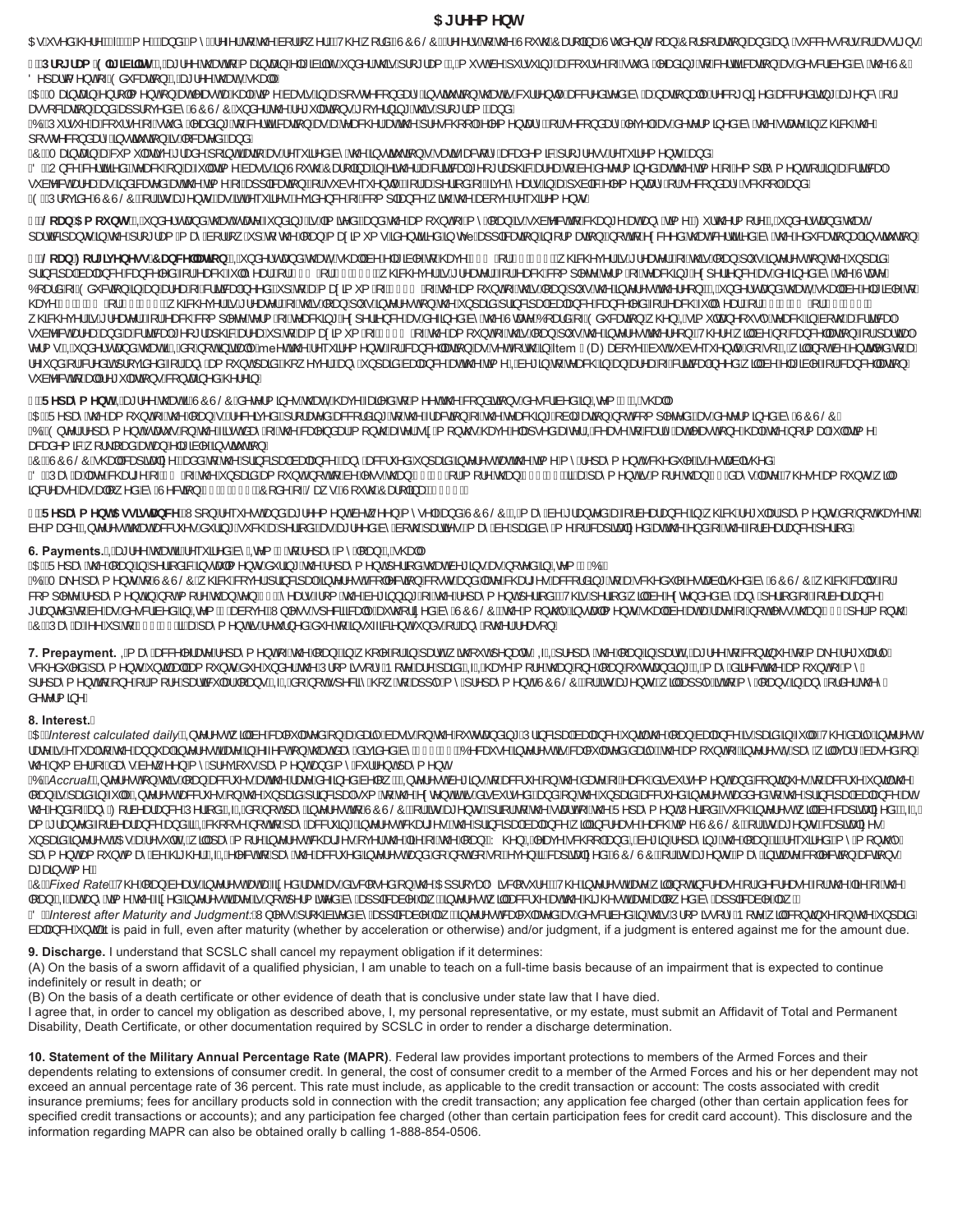**11. Default.** At the option of SCSLC, or its agents, this loan may be in default after any notice required by law, and SCSLC, or its agents, will have the right to give me notice that the whole outstanding principal balance, accrued interest, and all other amounts payable are due and payable at once. If SCSLC chooses to accelerate this Promissory Note, SCSLC does not give up our right to use another remedy later. I will be in default for any of the following reasons: (A) I fail to make required payments by the end of the calendar month in which this loan becomes 180 days past due; or

(B) I made any materially untrue statement or misrepresentation in applying for this loan or at any time thereafter; or

(C) I fail to comply with the express purpose and terms of this loan.

**12. Collection Costs.** If I default on the loan and SCSLC, or its agents file suit or take other action to collect this loan, I agree to pay to SCSLC, or its agents, reasonable collection fees, court costs, and attorney fees subject to the Servicemembers Civil Relief Act and other applicable laws.

**13. Waiver.** I acknowledge and agree that failure by the holder to exercise any right hereunder with respect to any failure or breach of mine shall not constitute a waiver of the rights as to any subsequent breach or failure. I hereby waive presentment, protest, notice of protest, demand, and notice of dishonor.

**14. Governing Law and Notices.** The terms of this loan will be interpreted in accordance with South Carolina and federal laws. Any notice required to be given to me will be effective if mailed by first class mail to the latest address I have provided. If I am attending a school in South Carolina, this loan will be treated as entered into in the county of South Carolina in which my institution is located.

**15. Credit Bureau Notification.** SCSLC, or its agents, may report information about your account to credit reporting agencies. Late payments, missed payments, or other defaults on your account may be reflected in your credit report.

**16. Loan Assignment, Sale or Transfer**. I may not assign or otherwise transfer my rights under this Promissory Note to anyone else. SCSLC may sell, or otherwise transfer, one or all of my loans without my consent. Should ownership or servicing of a loan be transferred, I will be notified of the name, address, and telephone number of the new holder if the address to which I make my payments changes. Sale or transfer of my loans to a subsequent holder does not affect my rights and responsibilities.

#### **Borrower Certification and Authorization**

I declare that the following is true and correct:

1.The information I have provided on this application is true, complete and correct to the best of my knowledge and belief, and is made in good faith.

2.The proceeds of this loan will be used only for expenses associated with the SC Teacher Loan Program or the SC Career Changers Loan Program.

3.I understand that I am required to notify SC Student Loan Corporation (SCSLC) (or any subsequent holder of my loan(s)) in writing if any of the following events occur before the loan is repaid: (a) I change my address; (b) I change my name (e.g., maiden to married); (c) I change my employer or my employer's address changes; or (d) I have any other change in status that would affect my loan status.

4.I acknowledge that this loan is subject to the limitations on dischargeability in bankruptcy contained in the provisions of the United States Bankruptcy Code, including but not limited to, 11 U.S.C. §523.

5.Telephone Communications Privacy Act: If I have listed a cellular phone number in my application, or later provide a cellular phone number to SCSLC, then I authorize SCSLC, its affiliates or agents, to call my cellular phone or send SMS text messages to me using an automatic telephone dialing system or prerecorded message in order to provide account information and services regarding my account or any of the products or services I request from SCSLC. Receipt of cellular phone calls or SMS text messages may be subject to service provider charges. SCSLC may contact me in order to assist me with the completion of any application I begin, to address any technical problems associated with my account or any product or service I request, or to send me notices regarding my account, approval for any products or services for which I apply, payment reminders, or collection efforts. If I do not want to receive cellular phone calls and SMS text messages about my loan, I can unsubscribe by contacting SCSLC at (800) 347-2752, or in writing at PO Box 102402, Columbia, SC 29224. SCSLC, its affiliates or agents, may contact me using any telephone number provided by me.

6.I authorize SCSLC, or its agents, to investigate my credit record and report information concerning my loan status to proper persons and organizations.

7.I authorize the release of information pertinent to this loan (a) to the school and (b) to members of my immediate family unless I submit written directions otherwise; and (c) to other organizations to the extent permitted by law.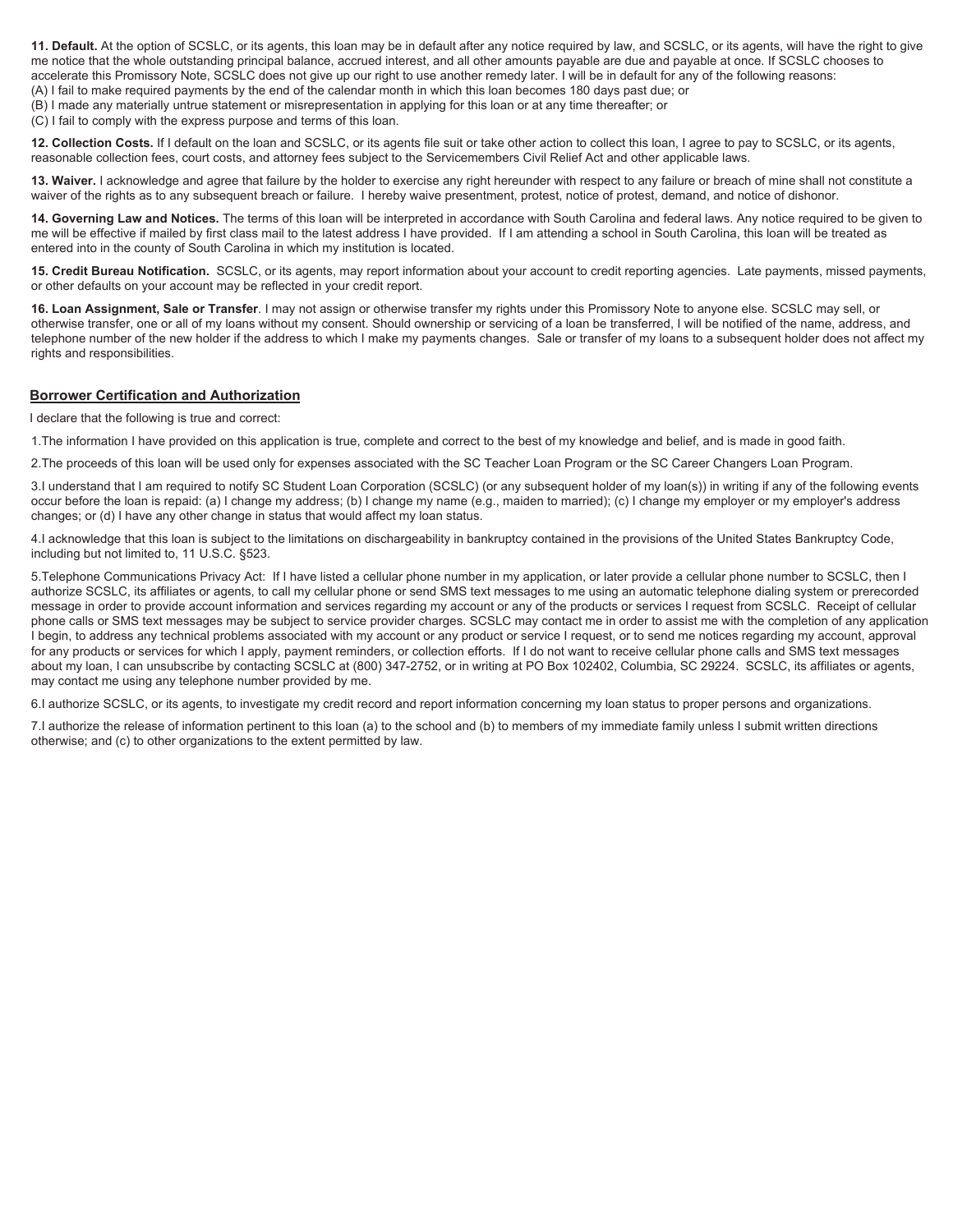# **SC Teachers / Career Changers Loan 201 Educational Institution Certification**

<u> 1989 - Andrea Station Barbara, amerikan personal (h. 1989).</u><br>1900 - Andrea Station Barbara, president eta biztanleria (h. 1900).

Student Name  $\frac{1}{(Last)}$  (First) (First) (MI)

South Carolina Student Loan

SSN<sub>\_</sub>

| The college's Financial Aid Office is   |  |  |  |  |
|-----------------------------------------|--|--|--|--|
| responsible for returning the completed |  |  |  |  |
| application to SC Student Loan. Please  |  |  |  |  |
| make a copy for your records.           |  |  |  |  |

|                                                                                                                                                                                                                                | Section 2. To be completed by college's Education Department                                           |  |                                             |                                                           |                                                                                   |      | make a copy for your records.                   |                                  |                                                                                                                              |
|--------------------------------------------------------------------------------------------------------------------------------------------------------------------------------------------------------------------------------|--------------------------------------------------------------------------------------------------------|--|---------------------------------------------|-----------------------------------------------------------|-----------------------------------------------------------------------------------|------|-------------------------------------------------|----------------------------------|------------------------------------------------------------------------------------------------------------------------------|
| 20.<br>Based on information available to this office, the student is a / an:<br>$\Box$ (A) Entering freshman<br>$\Box$ (B) Continuing undergraduate student                                                                    |                                                                                                        |  |                                             |                                                           |                                                                                   |      |                                                 |                                  |                                                                                                                              |
|                                                                                                                                                                                                                                | $\Box$ (C) Graduate student who HAS NOT completed one semester/term<br>(D) Continuing graduate student |  |                                             |                                                           |                                                                                   |      |                                                 |                                  |                                                                                                                              |
| 21.                                                                                                                                                                                                                            | accredited teacher education program at your institution?                                              |  |                                             |                                                           |                                                                                   |      | $\Box$ Yes                                      |                                  | Has the student completed the necessary prerequisites required for entrance into the state approved, regionally<br><b>No</b> |
| 22.<br>If the student has not completed 60 credit hours of undergraduate study (semester basis), has the student<br>demonstrated to you or a member of your Department a desire and intent to enter the program?<br>No         |                                                                                                        |  |                                             |                                                           |                                                                                   |      |                                                 |                                  |                                                                                                                              |
| 23.                                                                                                                                                                                                                            |                                                                                                        |  |                                             |                                                           |                                                                                   |      |                                                 |                                  | If the student has completed 60 credit hours of undergraduate study (semester basis), has the student taken the              |
|                                                                                                                                                                                                                                | necessary steps to be admitted into the teacher education program?                                     |  |                                             |                                                           |                                                                                   |      |                                                 | Yes                              | <b>No</b>                                                                                                                    |
|                                                                                                                                                                                                                                | Signature of Authorized Education Department Official                                                  |  |                                             | Title                                                     |                                                                                   | Date |                                                 | Institution                      |                                                                                                                              |
|                                                                                                                                                                                                                                | After signing, please forward this application to the college's Financial Aid Office.                  |  |                                             |                                                           |                                                                                   |      |                                                 |                                  |                                                                                                                              |
| <b>Certification sent</b> $\Box$ Electronically<br>Section 3. To be completed by college's Financial Aid Office<br>$\Box$ Paper                                                                                                |                                                                                                        |  |                                             |                                                           |                                                                                   |      |                                                 |                                  |                                                                                                                              |
| 24. School Code<br>25. Name of School and the state of the state of School                                                                                                                                                     |                                                                                                        |  |                                             |                                                           |                                                                                   |      |                                                 |                                  |                                                                                                                              |
| Address and the contract of the contract of the contract of the contract of the contract of the contract of the contract of the contract of the contract of the contract of the contract of the contract of the contract of th |                                                                                                        |  |                                             |                                                           |                                                                                   |      |                                                 |                                  |                                                                                                                              |
|                                                                                                                                                                                                                                | 26. Phone                                                                                              |  | (Not to include summer)                     | 28. Student's Grade Level<br>27. Loan Period (mm/dd/yyyy) |                                                                                   |      | 29. Anticipated Graduation<br>Date (mm/dd/yyyy) |                                  |                                                                                                                              |
|                                                                                                                                                                                                                                |                                                                                                        |  |                                             | From To                                                   |                                                                                   |      |                                                 |                                  |                                                                                                                              |
|                                                                                                                                                                                                                                | 31. SC Resident?<br><b>30. Enrollment Status</b>                                                       |  |                                             | 32. Certified Amount   33. Recommended 1st<br>Date(s) of  |                                                                                   |      | 3 <sup>rd</sup>                                 |                                  |                                                                                                                              |
|                                                                                                                                                                                                                                | $\Box$ Half-time or greater<br>$\Box$ Less than half-time                                              |  | $\Box$ Yes<br>$\Box$ No                     |                                                           | \$                                                                                | .00. |                                                 | Disbursement 2nd<br>(mm/dd/yyyy) | ⊿th                                                                                                                          |
|                                                                                                                                                                                                                                | 34. High School Class Rank                                                                             |  |                                             |                                                           | 35. SAT / ACT Score (applicable for freshmen only)                                |      |                                                 |                                  | 36. Cumulative GPA                                                                                                           |
| (applicable for freshmen only)                                                                                                                                                                                                 |                                                                                                        |  | $\Box$ ACT<br>SAT (Critical Reading & Math) |                                                           |                                                                                   |      |                                                 |                                  |                                                                                                                              |
| Rank:                                                                                                                                                                                                                          |                                                                                                        |  |                                             | Score:                                                    |                                                                                   |      |                                                 | scale<br>on $a \sim a$           |                                                                                                                              |
| 37. My signature below certifies that I have read and agreed to the "Educational Institution Certification" printed on the<br>back of this form.                                                                               |                                                                                                        |  |                                             |                                                           |                                                                                   |      |                                                 |                                  |                                                                                                                              |
| Signature of Authorized School Official<br>Printed / Typed Name and Title<br>Date                                                                                                                                              |                                                                                                        |  |                                             |                                                           |                                                                                   |      |                                                 |                                  |                                                                                                                              |
|                                                                                                                                                                                                                                |                                                                                                        |  |                                             |                                                           |                                                                                   |      |                                                 |                                  |                                                                                                                              |
|                                                                                                                                                                                                                                |                                                                                                        |  |                                             |                                                           | PO Box 102405, Columbia, SC 29224,<br>Telephone: (803) 798-0916 or (800) 347-2752 |      |                                                 |                                  | Upon school completion of page 2, return pages 1 & 2 (not a photo copy, scan or fax) to South Carolina Student Loan,         |